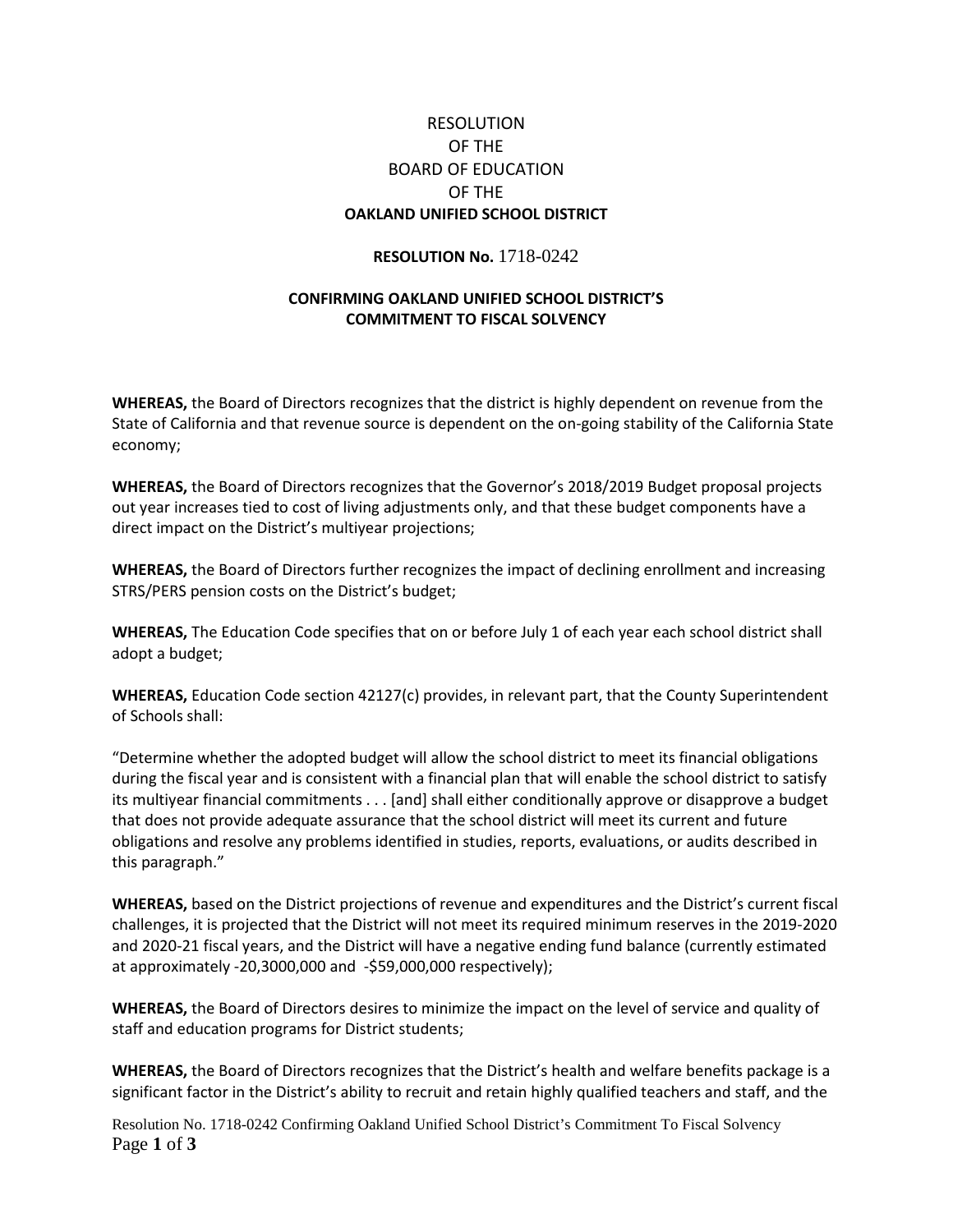Board of Directors is committed to minimizing the impact on the level of such benefits within the District's fiscal constraints and without major disruption to plan benefits;

**WHEREAS,** the Board of Directors desires to avoid draconian budget reduction measures beginning in the 2019-2020 fiscal year;

**WHEREAS,** the Board of Directors remains committed to collaboration with its employee representatives and bargaining units in addressing the District's fiscal challenges in hopes of avoiding any draconian cuts to Reductions in Force;

**WHEREAS,** the Board of Directors recognizes that the current multiyear projection included in the District's proposed budget projects a negative fund balance of approximately \$20,300,000 in 2019-2020 fiscal year, and \$59,000,000 in the 2020-2021 fiscal year, and further recognizes that the projections may increase or decrease depending on the final State revenue allocated to Proposition 98 as adopted by the State of California in the 2018-2019 and/or 2019-2020 state budget, or any other changes to the multi-year assumptions;

**WHEREAS,** the Board of Directors recognizes that if the District's current fiscal circumstances do not change materially for the positive on or before January 31, 2019 then it will be necessary to either increase revenue and/or make appropriate expenditure reductions in order for the District to remain fiscally solvent beginning in FY 2019-20 and the two subsequent years fiscal as mandated by California State law;

**WHEREAS, the** Board of Directors has been advised of the risk in delaying reductions which may allow the projected negative ending fund balance (approximately -\$59,000,000) by 2020-2021 to grow larger;

**NOW THEREFORE BE IT RESOLVED**, based on the above recitals and in order to ensure that the Oakland Unified School District remains fiscally solvent, the Board of Director's is committed to reducing expenditures in all budget areas including, salaries, employee benefits, services and operating expenses, capital outlay, other outgoing and other financing sources;

**BE IT FURTHER RESOLVED** that, absent a material positive change in the District's projected revenues or reduction in District expenses, the District will be required to consider and implement budget reductions in force beginning in FY 2019-20 of at least \$27,000,000 beginning in FY 2019-2020 to address the District's negative ending fund balance;

**BE IT FURTHER RESOLVED** that, given the district's history of budget and fiscal miscalculations, the Board will require the District to establish a more conservative target for reductions to achieve a minimum of a 3% reserve beginning in FY 2019-20 in order to address unforeseen budgetary increases;

**BE IT FURTHER RESOLVED** that, during the 2018-19 fiscal year, the District will work in collaboration with the bargaining units and the Board to provide alternatives to reductions in force which would be enacted in the absence of new money or equivalent savings identified by January 31, 2019; and

**BE IT ADDITIONALLY RESOLVED** that the Board of Directors is committed to explore and pursue any and all options to increase revenue including local, state, federal grants, and additional remedies as provided by the State.

Resolution No. 1718-0242 Confirming Oakland Unified School District's Commitment To Fiscal Solvency Page **2** of **3**